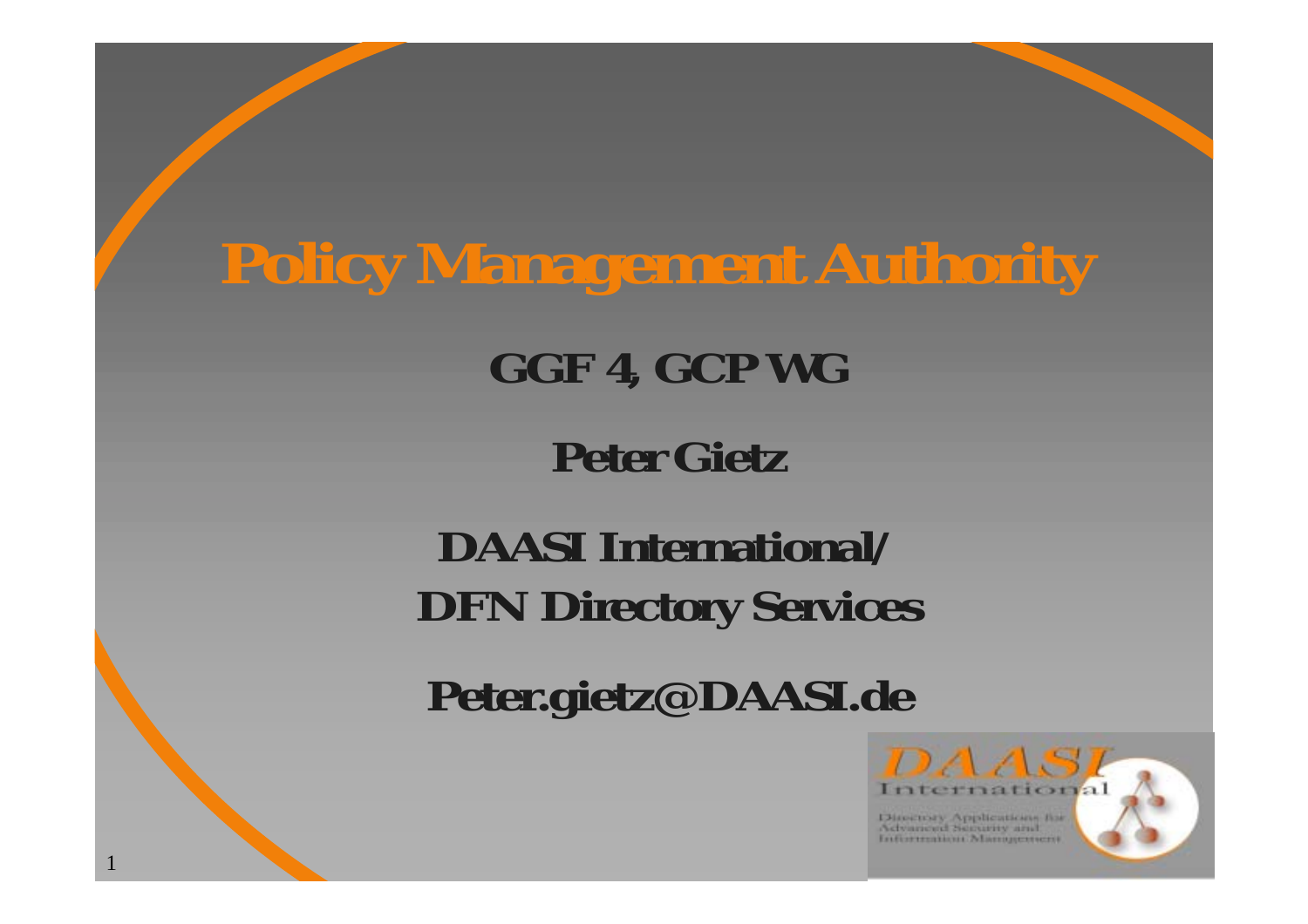

## ! **PMA and ist Roles** ! **Functions of the PMA** ! **Structure of the PMA committee** ! **Meetings of the PMA committee** ! **Process of interoperability evaluation**

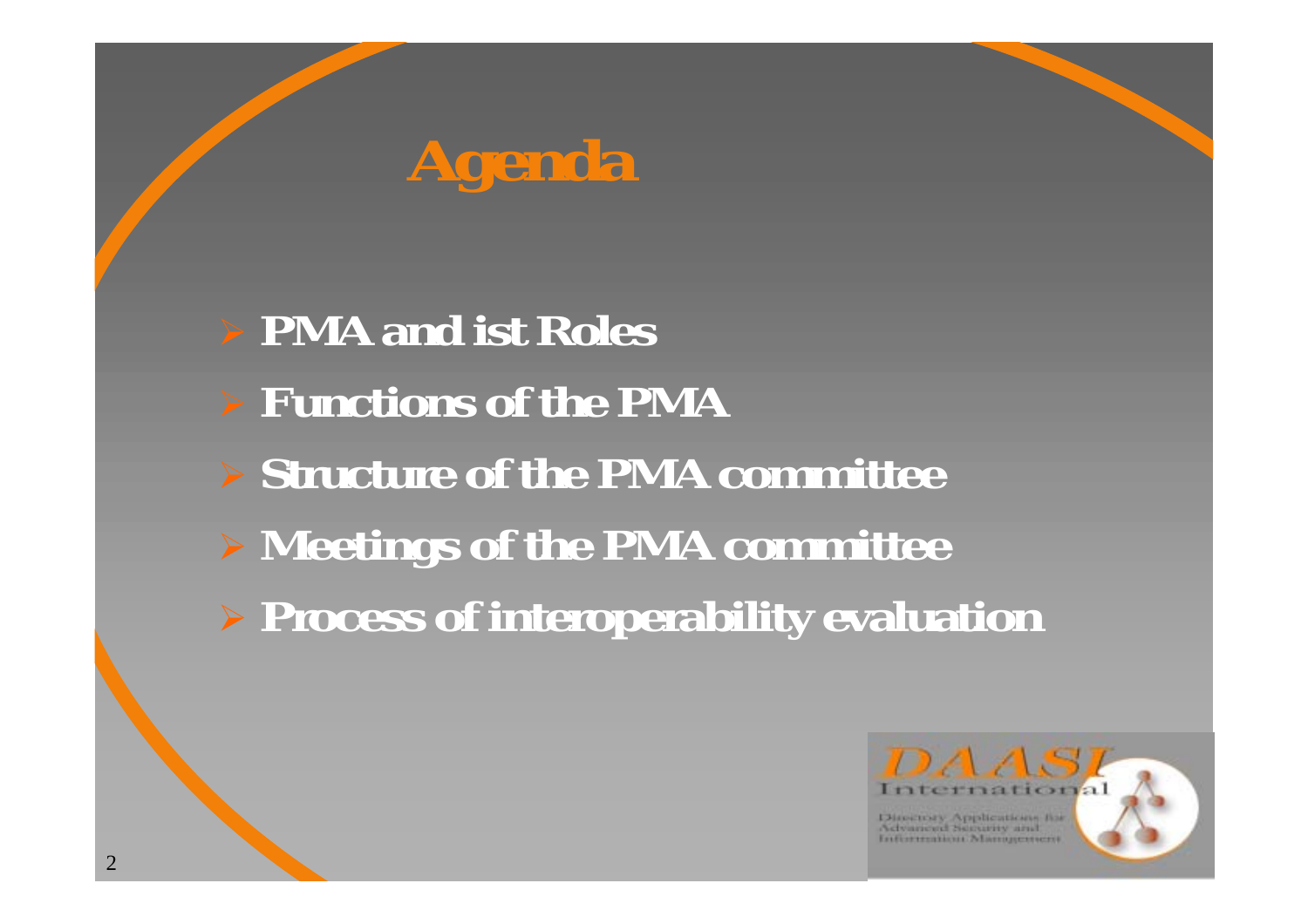## **PMA and the current architecture discussion**

- ! **Scenario 1: GGF PKI with one PCA on top of a hierarchy**
	- **PMA is function of a PCA of a single PKI**
- ! **Scenario 2: GGF Bridge**
	- **PMA is a function of the bridge**
- ! **Scenario 3: loosly coupled PKIs** 
	- **PMA could be the thing keeping it interoperable**
- ! **Scenario 4: Web of trust between PKIs**
	- **No use for a GGF PMA. Document would be template for the single PMAs**

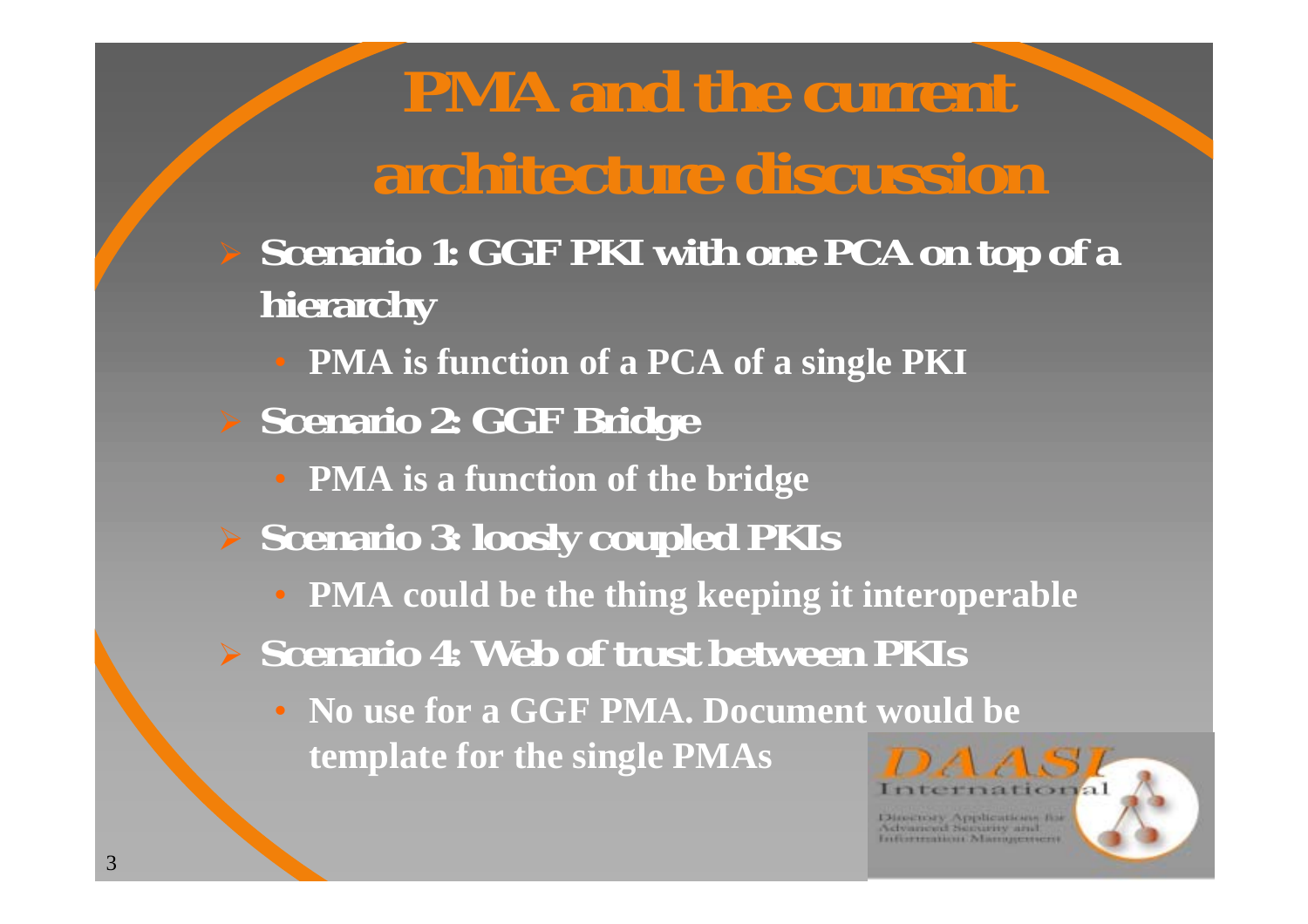## **Remark on current status of the work**

- $\triangleright$  This is very preliminary  $\odot$
- ! **This is a personal proposal to start the discussion.**
- ! **Actual work can start after having decided at this GGF what to include and what to leave out**
- ! **Attempt to be comprehensive** ! **Willingness to leave a lot of this out** ! **Is there anything missing?**

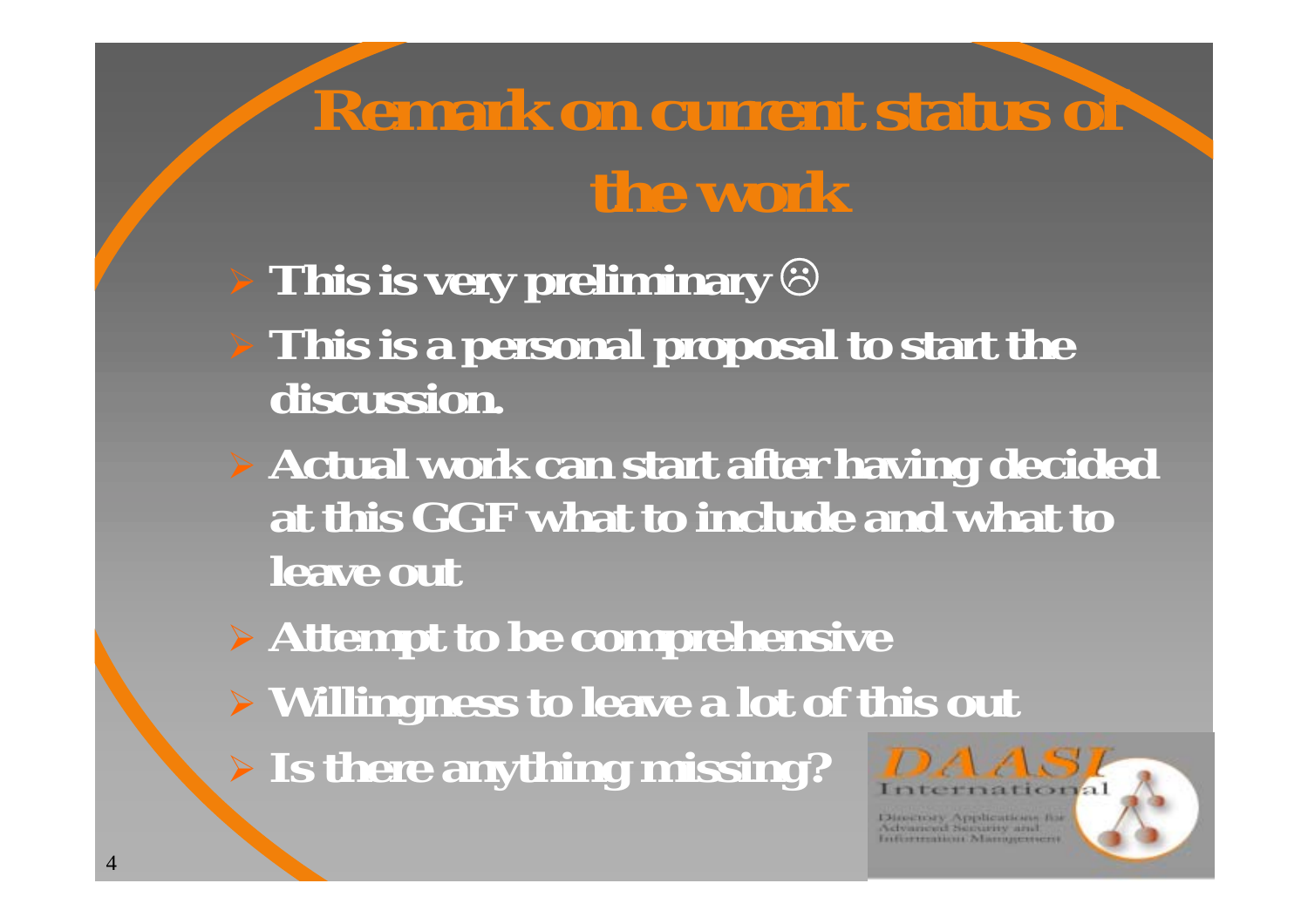### **PMA Definition**

#### ! **The GGF PMA is an institution that**

- **Provides a model Certificate Policy**
- **Analyses Policies and or Certificate Practice Statements of Grid PKIs (which can be one single CA)**
- **Evaluates the interoperability of these policies**
- **Surveys the conformance of the actual practice of the CAs to their policy**
- **Initiates and surveys Auditing**
- **Has a PR function?**
- **Has a research function?**

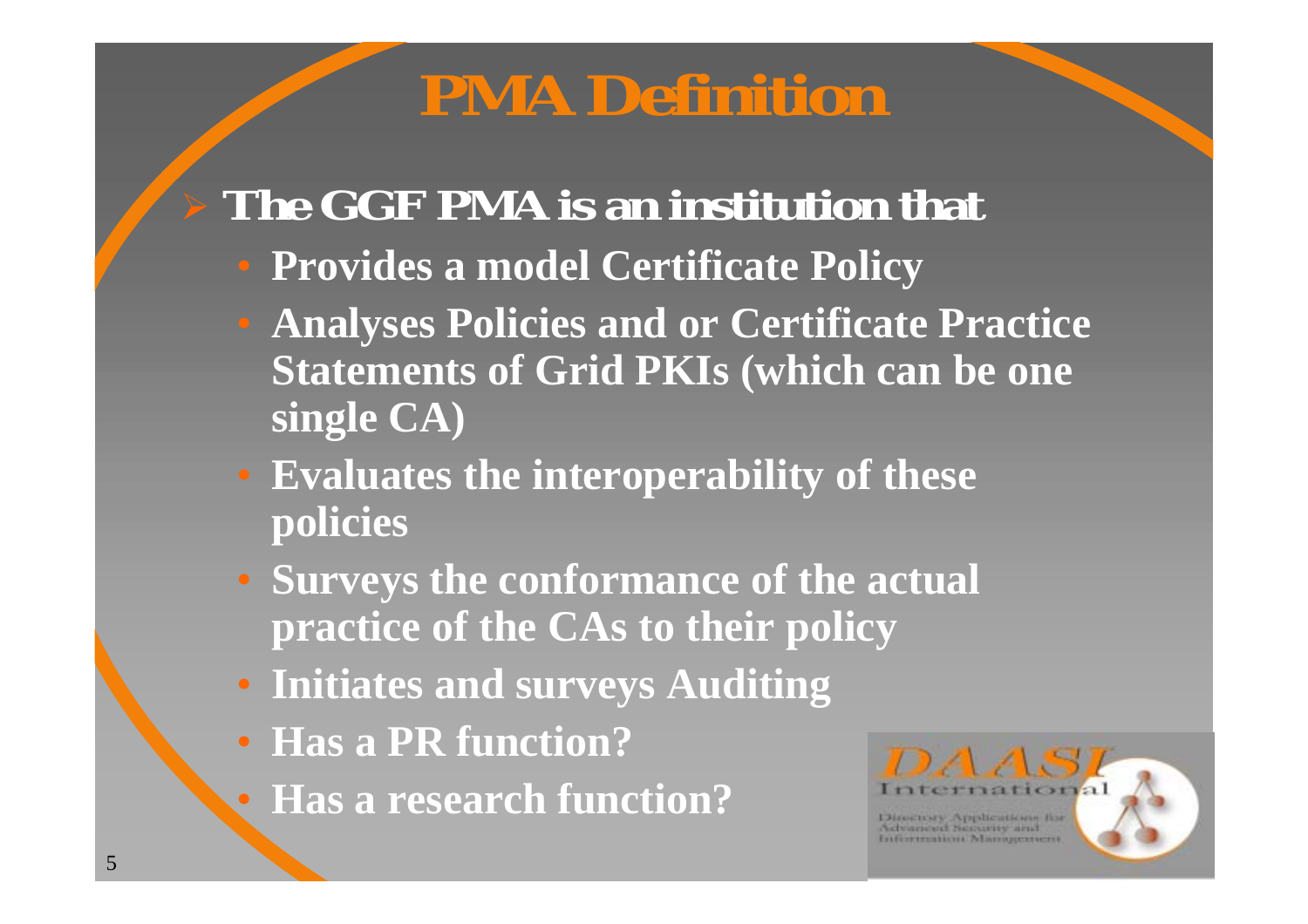# **Why a PMA?**

 **Single point of expertise that can do the work instead of an expert in policy comparision at each Grid-PKI**

### ! **1 to n instead of n to n**

! **Contact point for coordination of the PKI community**

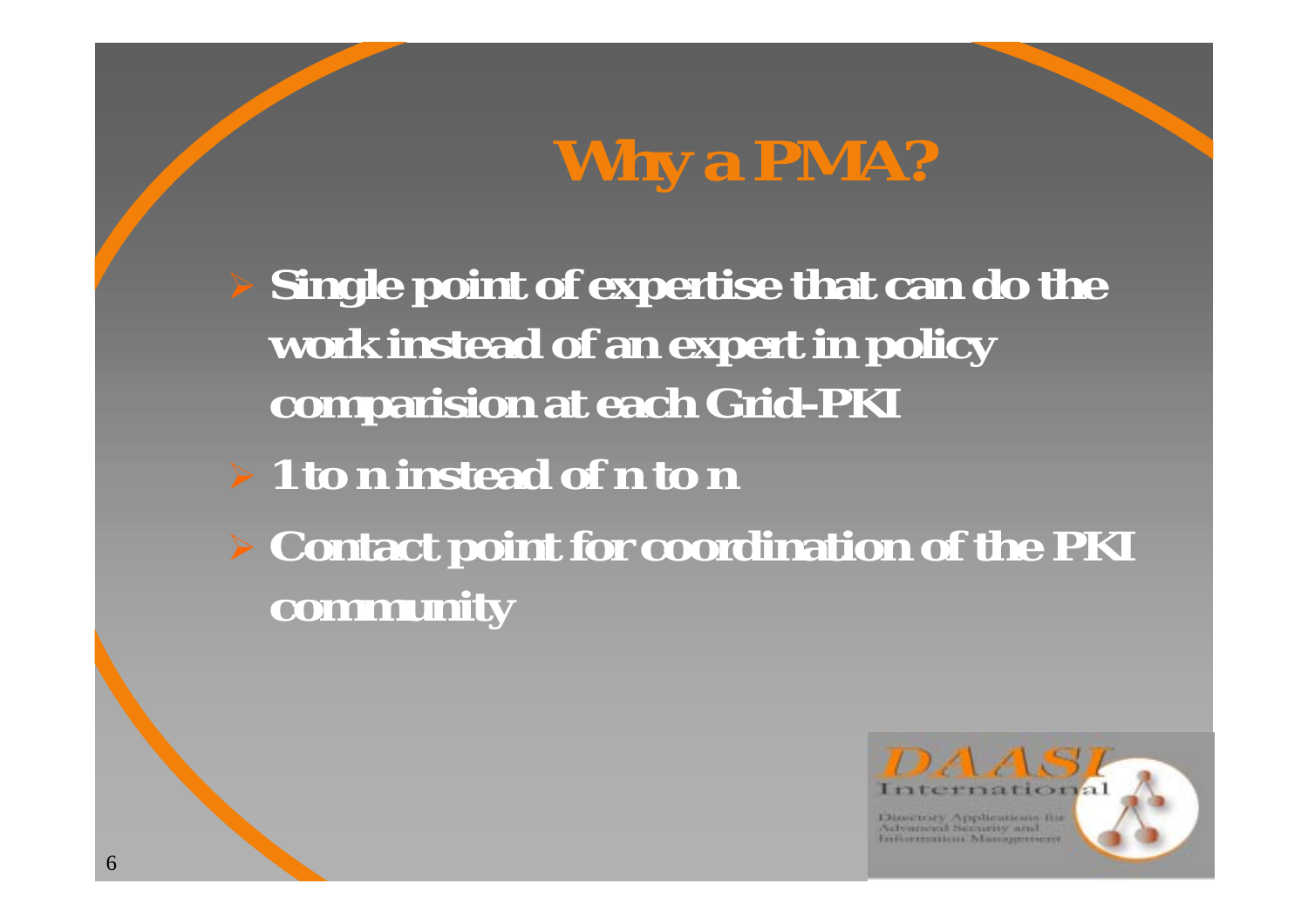# **Roles towards the GGF Steering Group**

! **Allthough elected by the community PMA is appointed by the Steering Group** ! **PMA reports to the Steering Group**

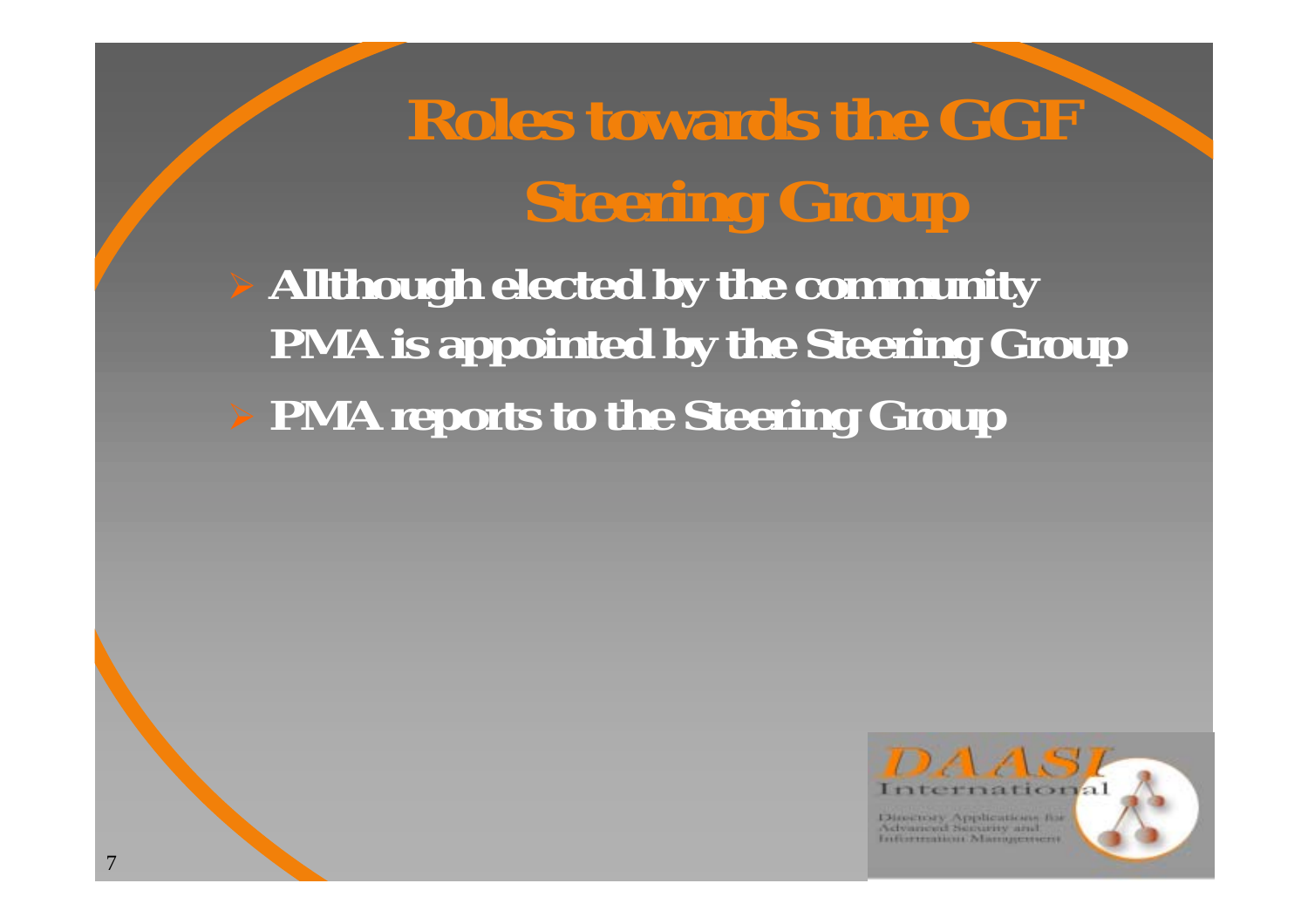**Relation to the PCAs/CAs of the grid community**

! **Contact point for integration into the** GGF, PKI" (a thing that is being **defined)**

! **Read and evaluate the policies** ! **Comments on interoperability issues**

! **Certifies the interoperability if no more issues are seen**

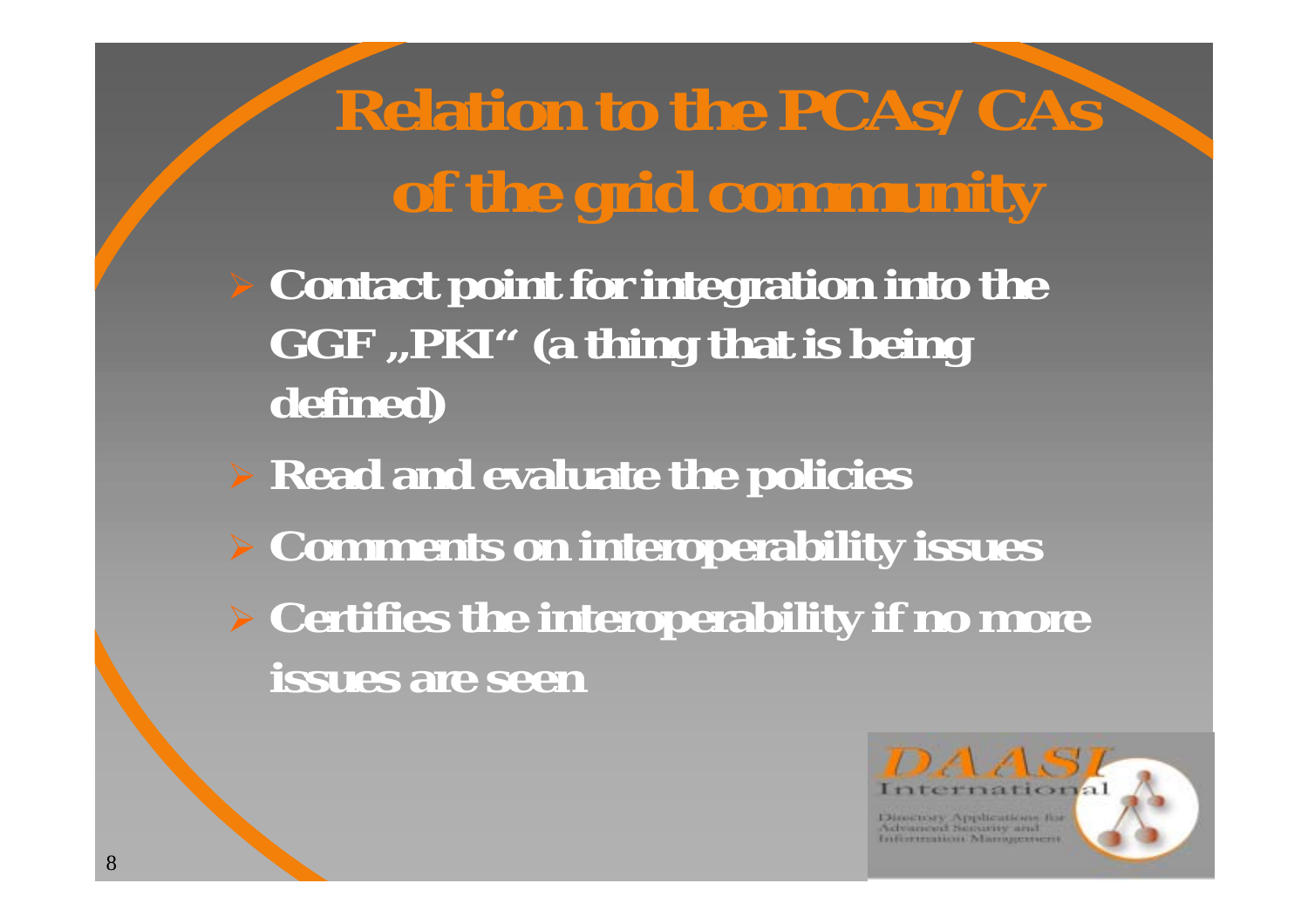# **Relation to the Auditing process**

! **PMA initializes the Auditing Process**

- **Selects the Auditor**
- ! **PMA surveys the auditing process**
- ! **Auditor reports to the PMA**
- ! **PMA asks the PCAs/CAs to resolve the issues comming up fromthe auditing**

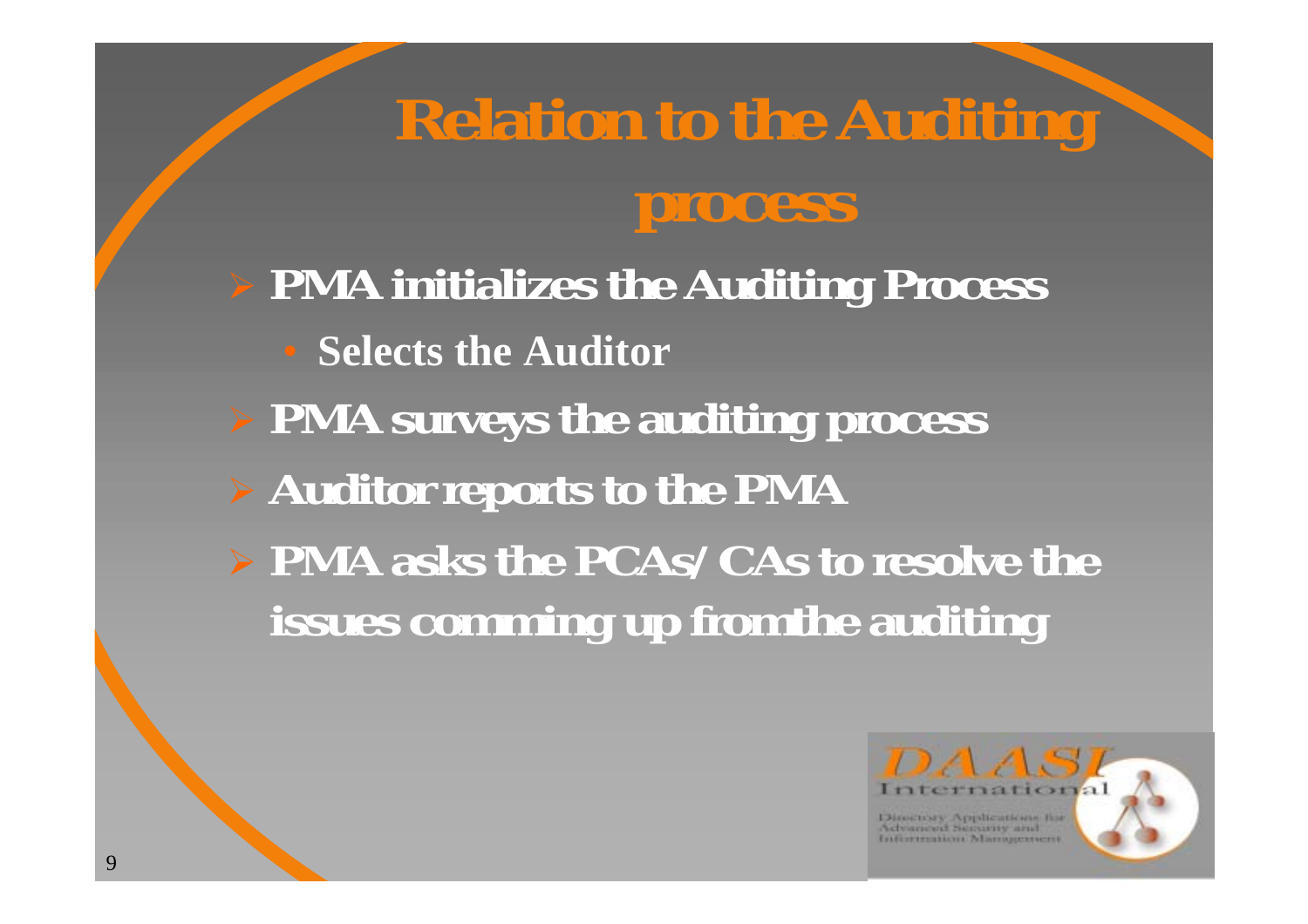## **Functions of the PMA**

### ! **Contact point for PCAs/Cas**

- **Web Site**
- **Email contact**
- **Telephone number**

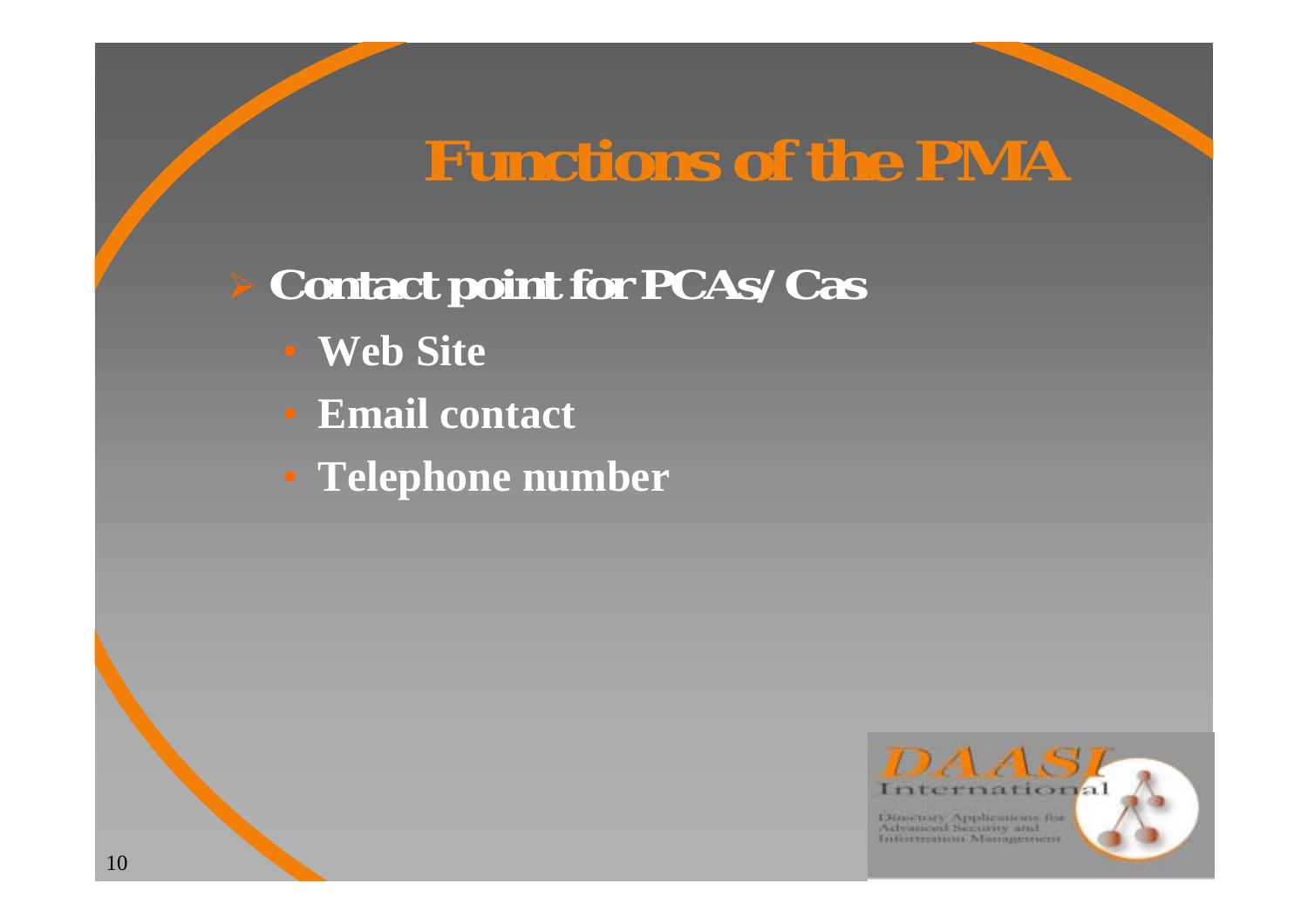## **Functions of the PMA II**

### ! **Policy evaluation activity**

- **Evaluating against the model policy**
- **That might include different policy levels**
- **Structured process for evaluation has to be well defined in the document**

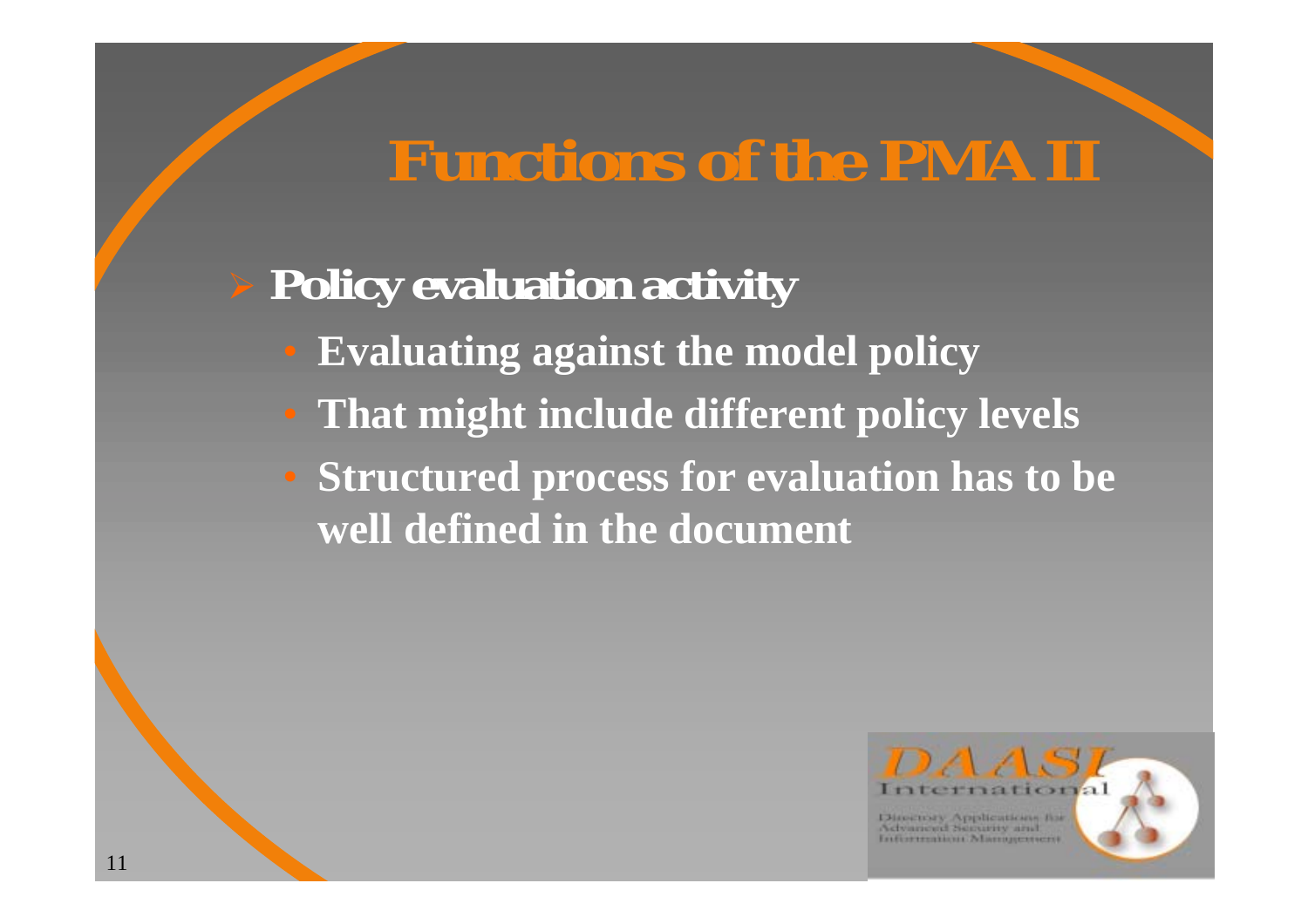## **Functions of the PMA III**

### **Overviewing the Auditing process**

- **Contact point for complaints**
- **Select an auditor (the PMA does no auditing itself)**
- **Evaluate the auditing report**
- **Resolve the issues with the audited PCA/CA**
- **If not resolvable take back the interoperability certificate**

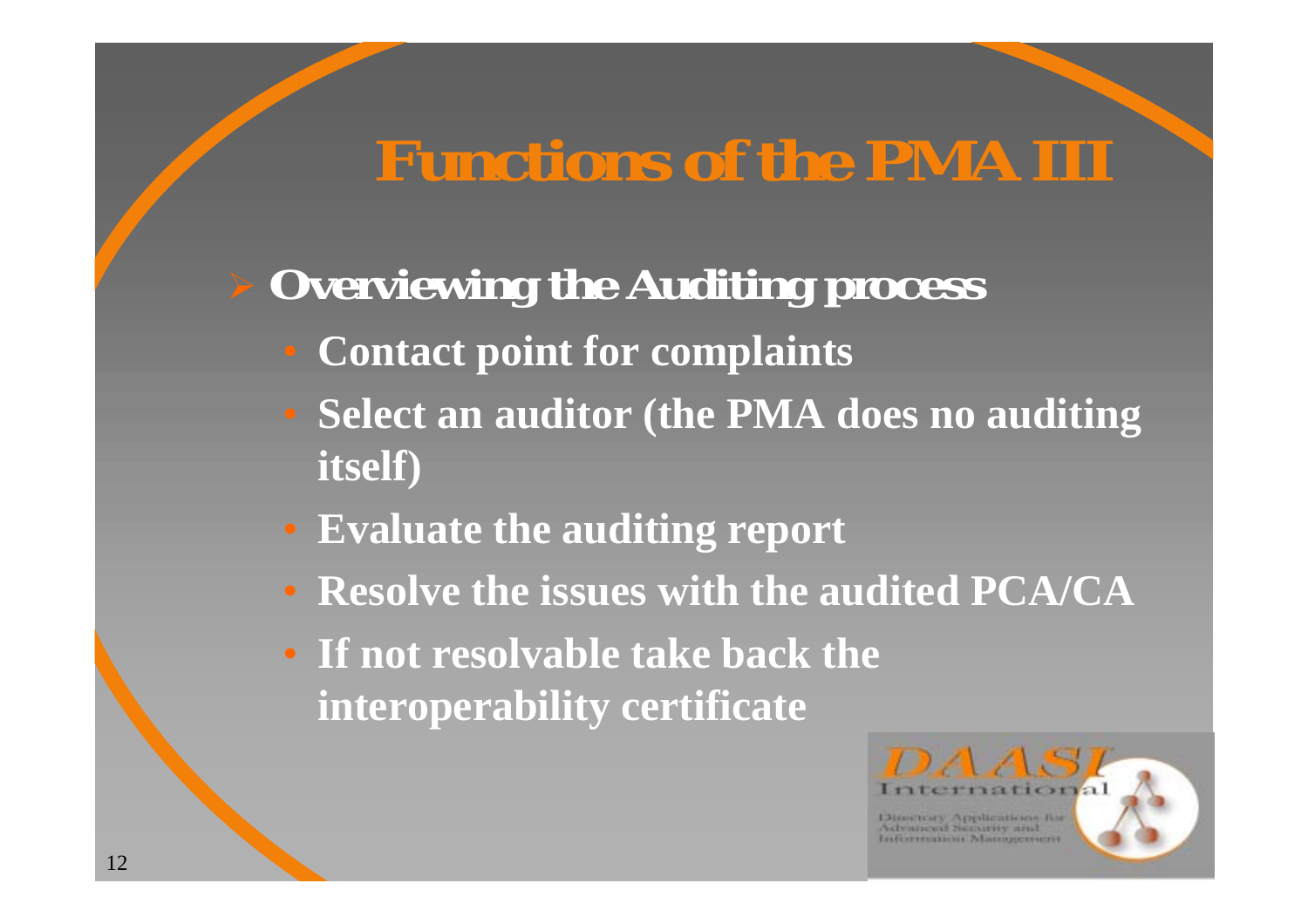## **Even more functions?**

! **Furthering the security awareness and the insight of the need of PKI within the Global Grid Community?**

• **PR for PKI**

• **Outside and inside the GGF**

! **Furthering of research on automatic policy comparison which would make the life of the PMA much easier**

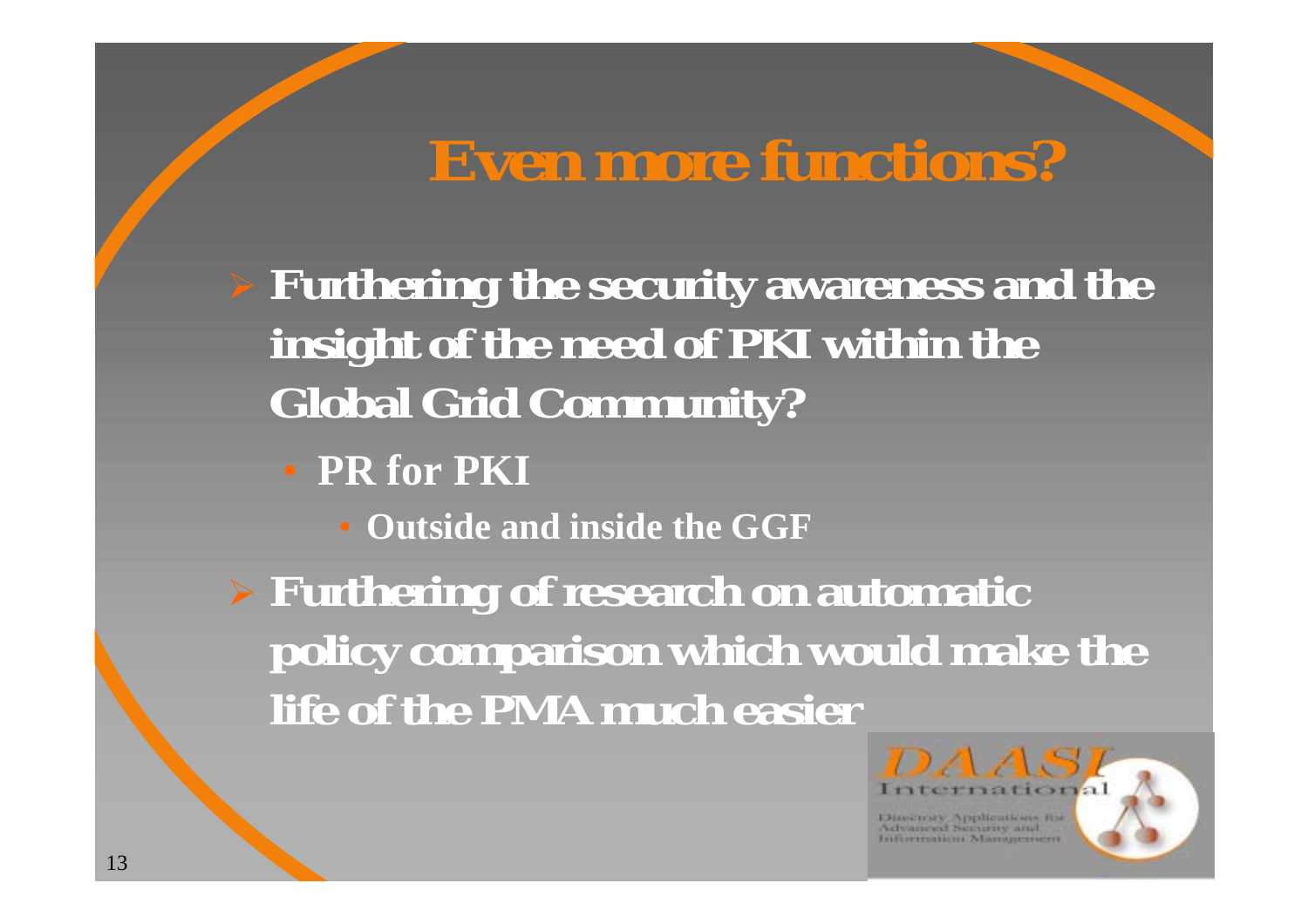## **Structure and election Procedures of the PMA committee**

#### **Structure of the PMA committee**

- **Minimum number of PMA committee members**
- **Different functions with in the PMA committe**
	- **Chairman**
	- **Secretary**
	- **apointee for special activities**
- ! **Election process**
	- **prerequisites for eligibility**
	- **term of election**
	- **Apointment by the GGF Steering committee**

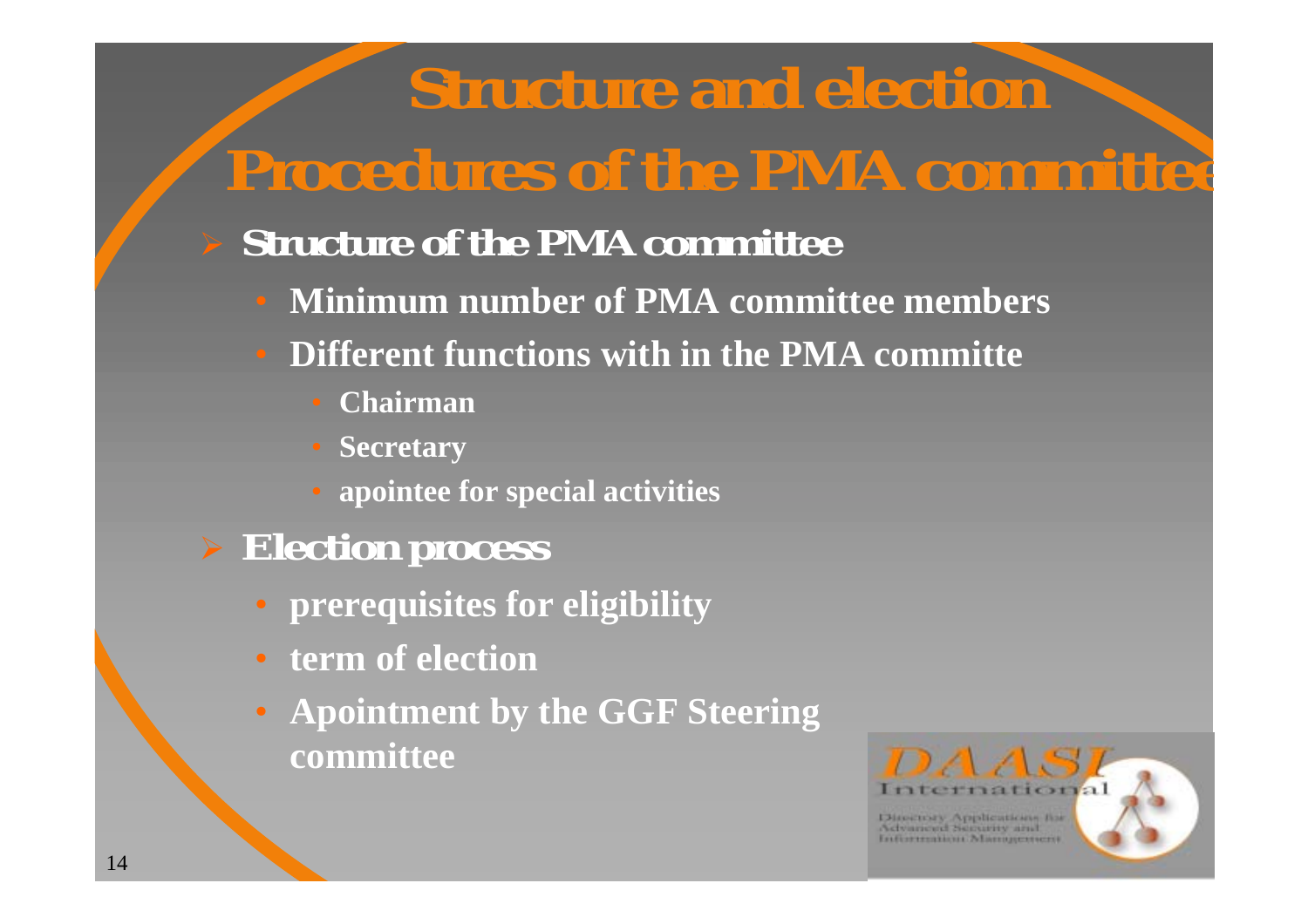## **Meeting of the PMA committee**

- ! **Meeting terms**
	- **term of regular meetings**
	- **irregular meetings**
- ! **Structure of the meetings** ! **Notes of the meetings**